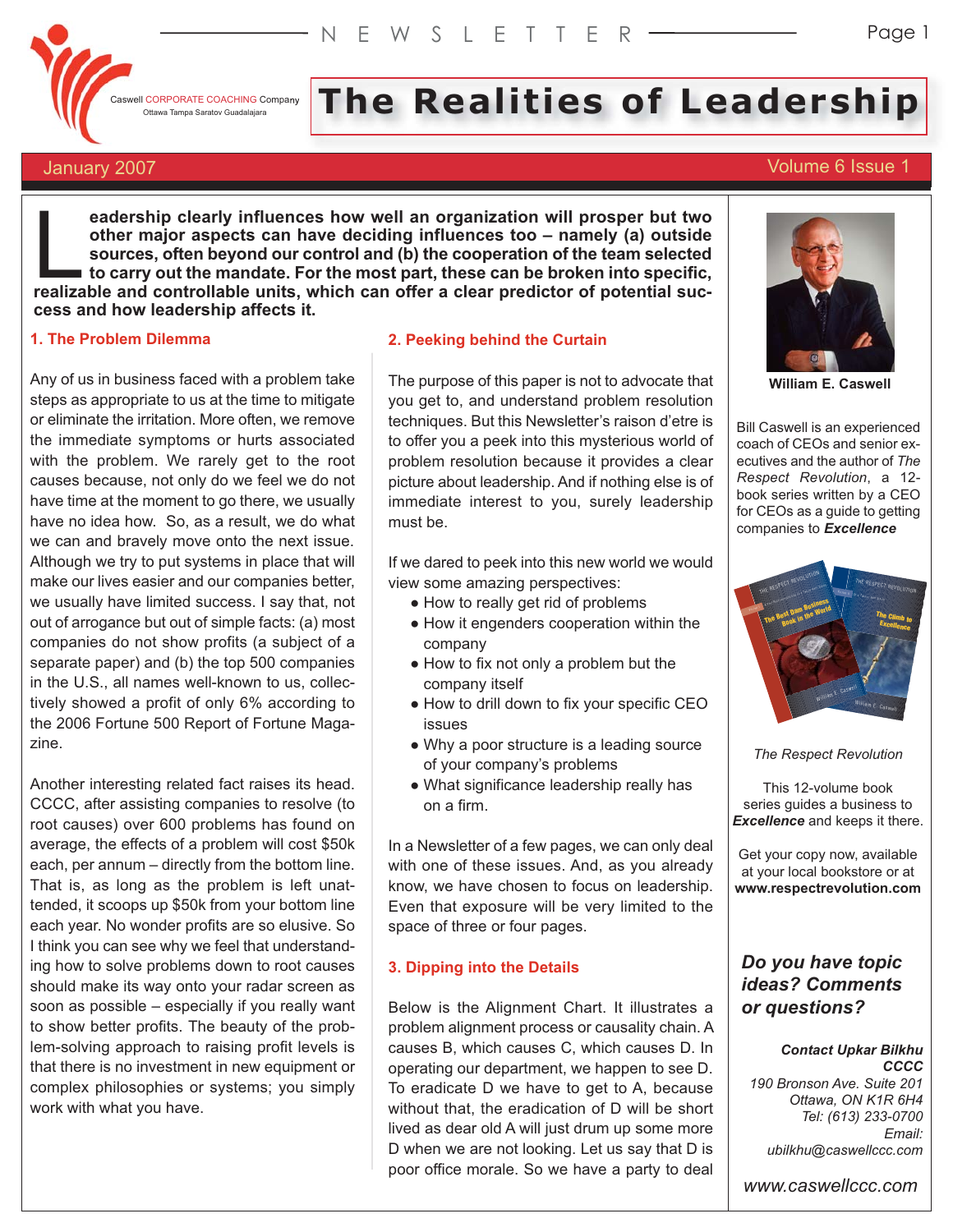# **The Alignment Chart**

| <b>Problem Alignment</b>                                   |                                        |                                         |                                                  |                                        |                                                                         |
|------------------------------------------------------------|----------------------------------------|-----------------------------------------|--------------------------------------------------|----------------------------------------|-------------------------------------------------------------------------|
| 6                                                          | 5                                      | 4                                       | 3                                                | 2                                      | 1                                                                       |
| <b>External Source</b><br>of Problems                      | Inside Sources of Problems             |                                         |                                                  | <b>Evidence of</b><br>Problems         | Results of<br>Problems                                                  |
| <b>Environmental</b>                                       | Mood (Leadership)                      | <b>Accountability</b>                   | <b>Strategic</b>                                 | <b>Operational</b>                     | <b>Recent Results</b>                                                   |
| 6.1<br>We have<br>some effect on<br>external source        | 5.1<br>Mood<br>of key<br>individual    | 4.1<br>Responsibility<br>of task or job | 3.1<br>Mission:<br>purpose, values<br>and vision | 2.1<br>Sales &<br>marketing<br>factors | 1.1<br>Current mood<br>swings                                           |
| 6.2<br>We have<br>very little effect on<br>external source | 5.2<br>Mood<br>of a group or<br>clique | 4.2<br>Authority or<br>delegation       | 3.2<br>Planning                                  | 2.2 <br>Production<br>factors          | 1.2<br>Miscommunications                                                |
| 6.3<br>We have<br>no effect on<br>external source          | 5.3<br>Mood of<br>department           | 4.3<br><b>Metrics</b>                   | 3.3<br>Strategic<br>information                  | 2.3<br>People-handling<br>factors      | 1.3<br>Wastages and losses<br>(Inefficiencies)                          |
| 6.4<br>We have<br>no awareness of<br>external factors      | 5.4<br>Mood of<br>company              | 4.4<br>Information flow                 | 3.4<br>Structure                                 | 2.4<br>Money-handling<br>factors       | 1.4<br>Crises-inability to get<br>previous results<br>(ineffectiveness) |
| <b>Solution Alignment</b>                                  |                                        |                                         |                                                  |                                        |                                                                         |

its return to you. The machine was unable to function the way you designed it, the malfunctioning being the **result** (D) of some problem. The **evidence** (C) was there or the symptoms showed because quality control checks at your own plant that pointed to trouble were dismissed in the rush to deliver the product to the client on time. At the root cause was the fact that the assembly schedule was unrealistic (a production factor 2.2), because of a lack of planning (a strategic factor 3.2) and that in turn because the responsibility for that was not well defined (an accountability factor 4.1), all obvious **inside** issues (B). But headquarters had arranged the delivery date for the products and, as a branch plant you had to live with their decision, even though you protested that it was unreasonable. You were a victim of an external **environmental** issue (A) over which you had no control or say.

with the issue. Everyone is happy for a week, but soon poor morale is back again. Perhaps at the root of this lies indefinite policies regarding employee treatment or decline of sales which has everyone in a funk. Unless we get to these roots (A or B), we will continually have low morale (D). The Alignment Chart shows how these cause-and-effect issues are linked.

Now this paper doesn't have enough space to identify precisely what each box of the Alignment Chart means, but you should see the drift from what has been said above. What we can do is talk about the general trends, looking across the chart from left to right.



At the extreme right are the consequences of problems – actual results or manifestations of problems. Your buddy, Harry, a heart-attack victim, sits in the hospital, the heart attack being the **result** (D) of some problem. The **evidence** (C) was there or the symptoms showed because Harry was 150 pounds overweight, had trouble breathing and climbing up stairs. At the root cause was the fact that Harry seemed unable to stick to his diet or exercise regimes, an obvious **inside** issue (B). But he was born with a terrible metabolism, a victim of an external **environmental** issue (A) over which Harry had no control or say.

We can use exactly the same sort of reasoning for a business issue: Your great electronics module sits in a heap at the client's site, the client having moved it back to the shipping section for

The examples correspond to the flow of

the Alignment Chart.

# **4. Cooperation**

At the base of the columns numbered 4 and 3 is cooperation. That is because if jobs are properly defined, if authority is appropriately allocated and delineated, and performance measures are in place with the flow of the right amount of information to the right people at the right time, we are close to gaining expected cooperation from all staff. Clearly we will move closer to that cooperation ideal if, also, everyone is involved in mission definition, regular planning, strategy development and business structure formation. That is, the company is affected by the amount of cooperation it motivates among its staff, based on steps that help get the house in order (of columns 4 and 3).

# **5. The Effect of Environmental Factors**

Now let us focus on the first two left-hand columns to make the point of this paper. The easier issue to deal with is column 6, Environmental effects. You as a leader no matter how wise, or no matter how much cooperation you have of your staff, no matter how refined and well-executed your processes, remain helpless to external sources. Or, to be charitable, if you can affect those external sources, a 10% effect by you would be the best you would dare hope for. If the headquarters of your company, as in the example above, dictates certain behaviors for your branch, you have little control over the situation. If the economy suddenly and unexpectedly bombs for electronics modules, despite the fact that you stay on top of all leading economic indicators, how much affect can you as a leader have in